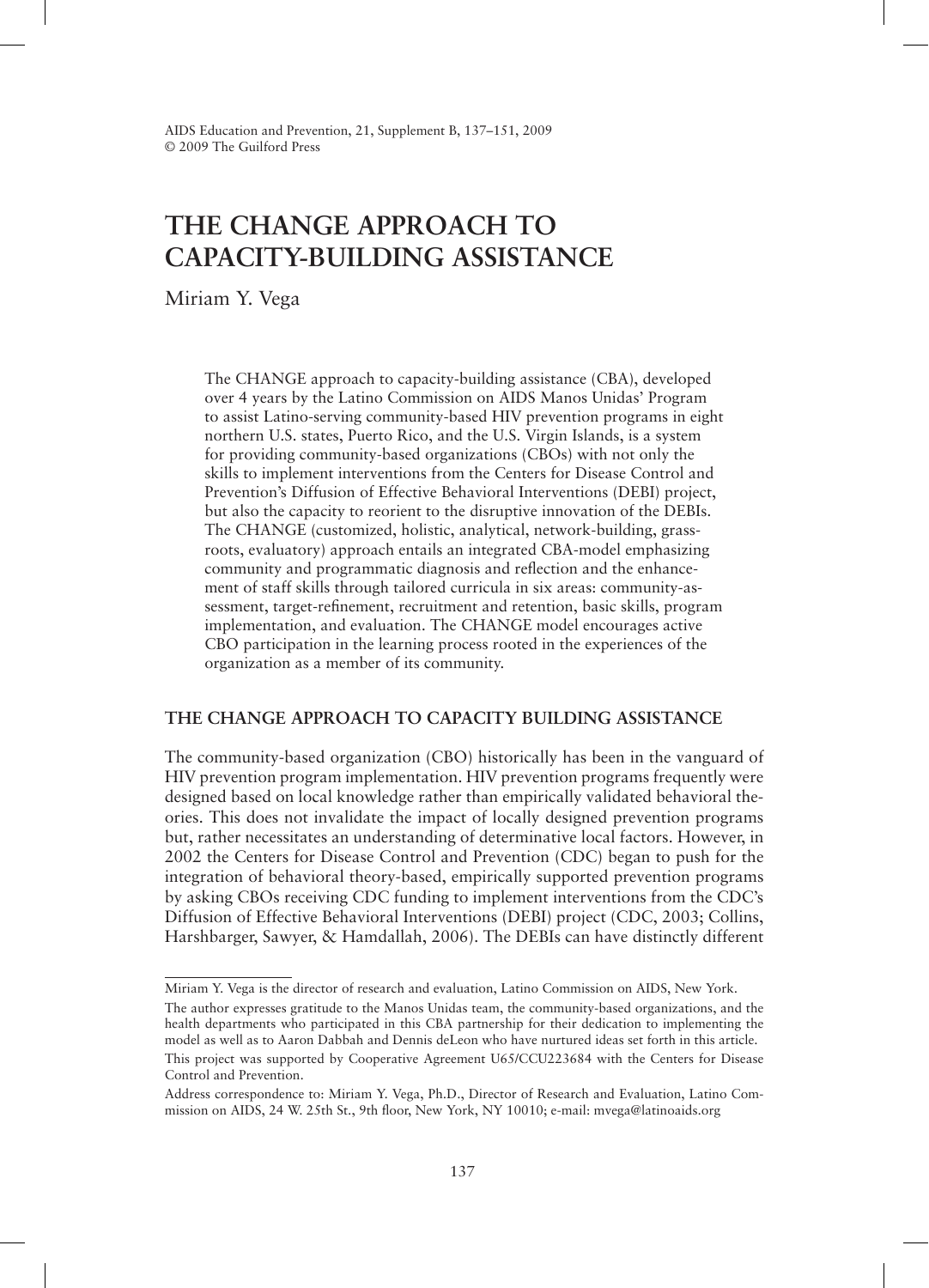implementation methodologies from traditional local programs and require more rigorous styles of provision, documentation, and assessment of services on the part of CBOs. DEBIs can be regarded as a "disruptive technology" (Christensen, 1997), specifically a "low-end" disruption because the rate at which the improvement is introduced exceeds that at which users can adopt the new performance.

What makes the DEBIs a disruptive technology? Christensen, Bohmer, & Kenagy (2000) noted that disruptive innovations are typically cheaper, more reliable and simpler than an established technology. The DEBIs are considered reliable as effective interventions through demonstrations at a specific site receiving and utilizing substantial funding (Dworkin, Pinto, Hunter, Rapkin, & Remien, 2008). They are considered simpler because they essentially "come in a box." This article argues that the actual complexity is masked by the prepackaged nature of the DEBIs. CBOs have to do formative assessments where once they assumed an understanding of their community. They now have to collect more data with greater rigor, and they have to follow a preprogrammed intervention without specific protocols for effective management. The DEBIs superficially appear as a "prevention franchise," but nuanced protocols for local implementation are not part of the package, which handicaps CBOs if they do not adjust the protocols to their local environment (Dworkin et al., 2008). The "cheaper" characteristic attributed to a disruptive technology, drawn from business models, has an analog in the nonprofit world. In order to increase the likelihood of obtaining CDC funding for a prevention program, a CBO is well-advised to utilize a DEBI (Mckleroy, Galbraith, Cummings, Jones, Harshbarger, 2006). Obtaining funding for a locally designed program is more problematic.

Although the DEBIs are marketed as more reliable (pretested), simpler (predesigned), and cheaper (preapproved by the major funder), their disruptive impact has been underappreciated, and the gap between the theory of the DEBIs and their practical use is a wide one. The technology of the DEBI emerged on the market of prevention strategies, but effective tactics for adapting DEBIs to preexisting organizational structures and local circumstances have not developed at the same pace (Dworkin et al., 2008). Hence, CBOs frequently find themselves illequipped to implement the new technology and are "disrupted" as technological change is introduced faster than the prevention community can adapt to it. Sometimes it is useful to see the forest for the trees, but neglect the trees and the forest will disappear--just as in the HIV field our attention is often on the larger picture of incidence and prevalence rates, but we must recognize that the "health" of the organizations providing crucial services at the community level is important. Reorienting prevention programs toward DEBIs cannot be accomplished solely through packaged trainings, as this presumes CBOs, which are enormously diverse in staffing, resources, populations served, provider networks, and community relationships, are interchangeable.

Few dispute the value of attuning prevention research to practice through DE-BIs, but adjusting to the new reality is generally disruptive to a CBO (Dworkin et al., 2008). To operate effectively in a DEBI-oriented environment, CBOs are discovering the need to adjust patterns of organizational practice, to address issues of program sustainability and to develop local tactics to complement the prevention strategies offered by the DEBIs. This reorientation is best facilitated through capacity-building assistance (CBA) providers who can help them combine behavioral theory, local implementation experience and existing skill sets. Organizational diagnoses are needed as part of CBA to ensure continuous, culturally responsive services to those infected and affected by HIV.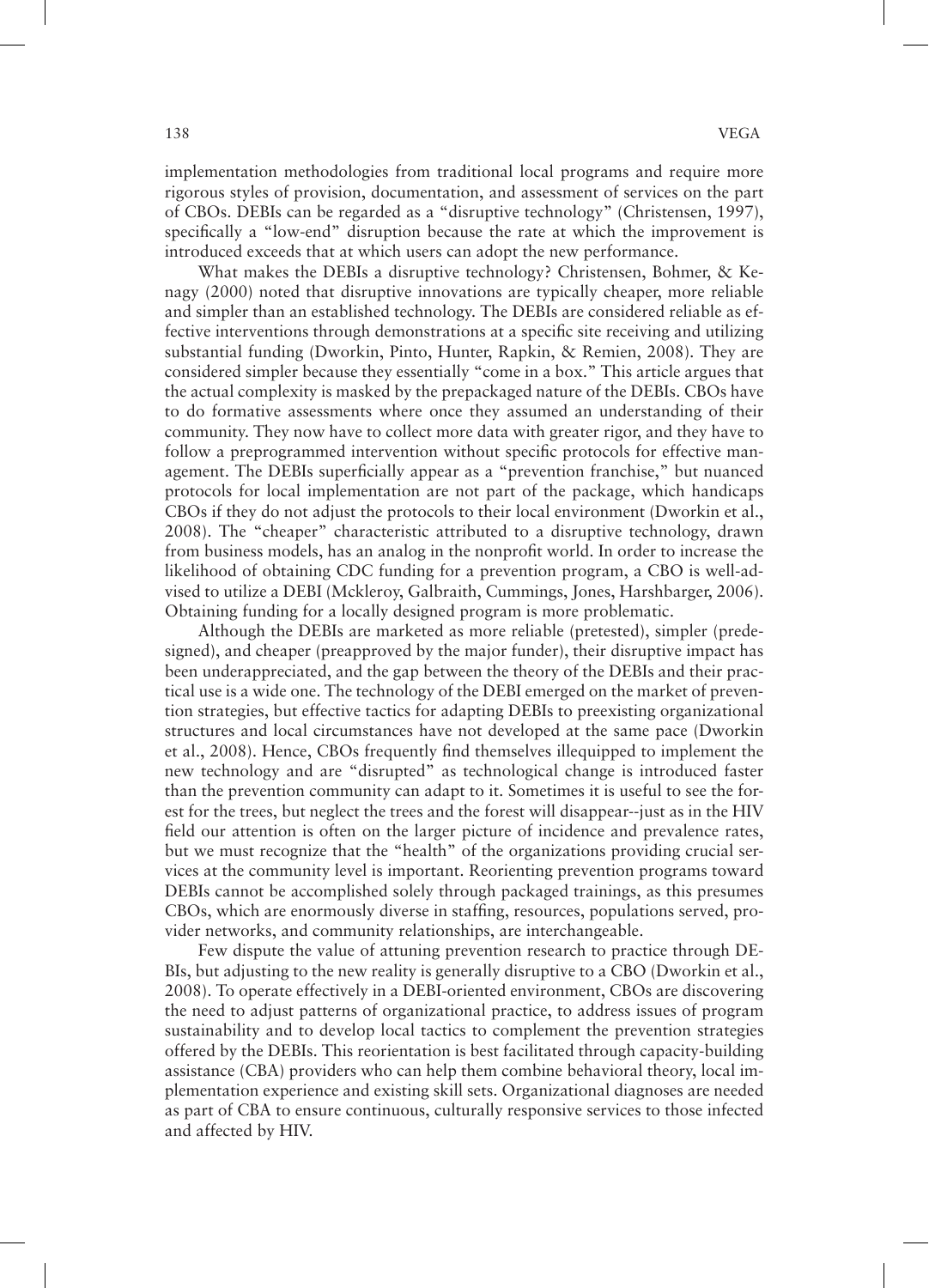CBA providers act as integrators and mediators between the new venture and the organization (Gilbert & Bower, 2002). Well-conceived CBA, modeled on techniques for designing successful business models to assimilate disruptive technologies, facilitate the DEBI implementation at the local level and provide the necessary framework for organizational success. Inclusion of evidence-based interventions locally is meaningless if they so disable a CBO as to prevent it from functioning effectively. Capacity building is a major strategy to develop workforce and institutional capacity (Tang, Nutbeam, Kong, Wang, & Yan, 2005) and is integral to the strengthening of CBOs to reduce HIV incidence in communities of color at high risk (Dauner, Oglesby, Richter, LaRose, & Holtgrave, 2008).

In 2004, a cooperative agreement between the CDC and the Latino Commission on AIDS formed a CBA program called Manos Unidas (Joined Hands), targeting Latino-serving HIV prevention programs in the northern United States, Puerto Rico, and the U.S. Virgin Islands. Manos Unidas' specific goal, as funded by the CDC, was to improve the capacity of health departments and CBOs to design, develop, implement, and evaluate effective HIV prevention interventions for racial/minority individuals whose behaviors places them at risk for acquiring or transmitting HIV and other STDs. Lacking coherent models in the literature for CBA, Manos Unidas developed an integrated model of capacity building for HIV prevention programs to address needs of Latino-serving CBOs. This article presents the CHANGE model for capacity building. It describes the theoretical precursors in theories of disruptive technologies, values of the model and six focal areas of programmatic enhancements accomplished through CHANGE-centered CBA. The CHANGE model was designed to address the means by which CDC's prescribed DEBIs can be translated into sustainable, Latino-tailored programs.

The contribution of this article is twofold, intended to bridge the needs of practitioners and the interests of researchers. First, it will delineate a model and invite assessment of capacity building in the HIV prevention field that is actively applied in the field--the CHANGE model of CBA. Second, this article hopes to inspire further theoretical and empirical work on how disruptive innovations in the nonprofit health sector impact quality and sustainability. This discussion is organized around the following themes: (a) the development of CHANGE, (b) the CHANGE framework for addressing disruptive innovation, (c) the implementation of CHANGE, and (d) questions to ponder as more disruptive innovations (i.e., DEBIs) are diffused into prevention efforts at the community level.

## **Developing CHANGE**

There is increased impetus to move evidence-based HIV prevention interventions into community-based settings (Aarons & Sawitzky, 2006). However, as the DEBI project emerged, CBOs resisted abandoning homegrown programs for packaged interventions (Collins et al., 2006). DEBIs represented the introduction of different techniques, requirements, and mind-sets into prevention program management, and these differences are often at odds with traditional styles of service delivery. Although DEBIs are intended to address the gulf between empirical research and field practice, they extrapolated from a specific instance of success to assumptions that the methodology applied could be generalized. The CHANGE model is intended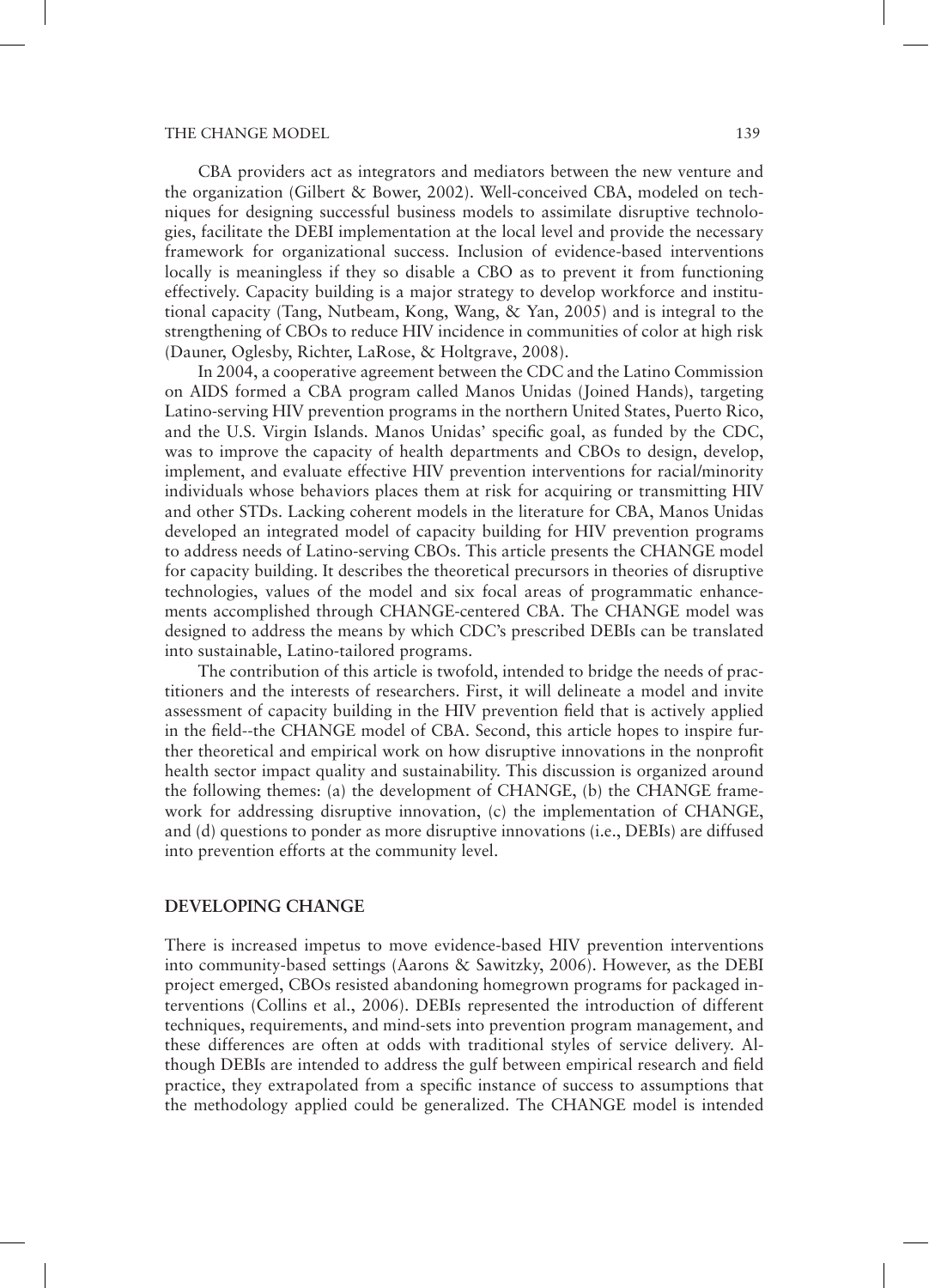to synchronize the DEBIs with the reality of local application. It is important to understand what the DEBIs represented to the CBOs. Given observable difficulties in implementing DEBIs, the argument that DEBIs represented a disruptive technology was not only compelling but also provided theoretical precursors well suited to engaging problems of local adaptation.

The CHANGE model was designed around six basic capacity-building values derived from successful business models for disruptive innovations, that is, that capacity building can only be effective if it is (c)ustomized, (h)olistic, (a)nalytical, (n)etwork-building, (g)rassroots, and (e)valuatory. These values helped identify the need to address six focal areas (community assessment, target refinement, recruitment and retention, basic HIV skills, program implementation, and evaluation), found to be key to effective programs and subject to enhancement through CBA. Fundamentally, what underlies the CHANGE *model is t*he need for creative thinking when integrating disruptive technologies and helping a CBO identify organizational level changes given that the disruption may lead to a distressed organization (Bunear Puplampu, 2005). A framework must be developed to assist the CBO to manage knowledge creation, retention, transfer, and utilization. Furthermore, such a framework must borrow from fields outside HIV prevention such as industrial psychology and business management. Empirical public health research can suggest potentially successful strategies via the DEBIs, but field application requires practical skills from other sources.

As Christensen (1997) posited, disruptive technologies eventually displace established ones. This displacement at a community organization may threaten the organizations' existence; thus a model that acknowledges the grassroots nature of the organization while integrating the disruptive innovation must be utilized. Disruptive technologies render established technologies obsolete, potentially destroying the value of the grassroots orientation that long-established CBOs have promoted. The CHANGE model strives to recognize and address the grassroots orientation of the CBO, ensuring that the local perspective is not lost.

When an organization is faced with a disruptive technology, it needs to review, revise, and reinvent its business model (Johnson, Christensen, & Kagermann, 2008). The elements of a successful business model include (Johnson et al., 2008): customer value proposition (CVP), profit formula, key resources, and key processes. The CVP is the way to help the customer (the CBO) get a specific job done and to solve a fundamental problem in a given situation that needs a solution (Johnson et al., 2008). In other words, the business model needs to be customized. The profit formula is the blueprint developed when comparing the existing model to that which is needed. It requires that the organization be analytical and holistic in its approach.

Key resources are assets such as people, technology, products, channels, and brand. A CBO's key resource is its brand —its connection to the community and its staff-who are often of the community and/or peers. How the CBO networks and combines resources with others is key in how it provides services to the community. The grassroots nature of the CBO is clearly a key resource.

Key processes such as metrics, norms, and standards comprise the fourth element of the business model. The key resources and processes are primarily addressed in the action planning stage where key focal areas are identified for capacity building. These four elements comprise the building blocks of any organizational endeavor and form the base of the CHANGE model for capacity-building assistance.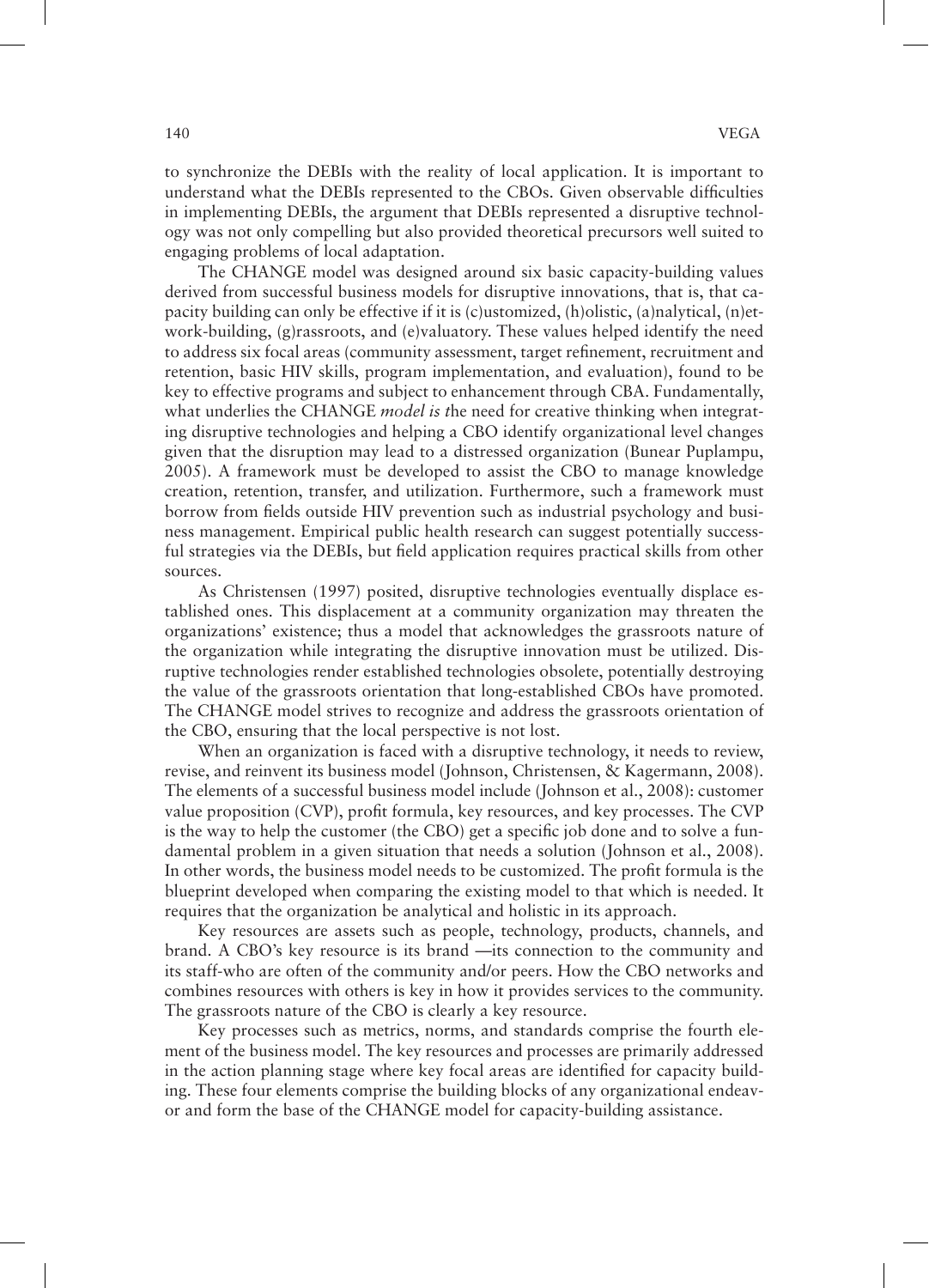## **The CHANGE Model**

In addressing fundamental elements of a successful business model for reorienting CBOs to the DEBIs, the CHANGE model was developed with six core values. But the CHANGE model does not establish a prepackaged set of protocols for CBA as this would be falling into the same trap the model is meant to address. The CHANGE model describes a process for recognizing (a) the disruptive effects of the DEBIs on an organization, (b) addressing gaps in ability and turning the disruption into an opportunity, and (c) providing a means to redesign local practice so that DEBIs are utilized in the most efficient and effective way.

## The Values

*Customized.*Successful transition from local practice to evidence-based interventions requires CBOs to take ownership of new programs, which can only occur if the CBO is adequately prepared. The tremendous diversity in local contexts and populations affected by HIV limit the effectiveness of one-size-fits-all solutions (Lasker & Weiss, 2003). Consultant-delivered, prepackaged CBA cannot be as effective as long-term relationships with CBA providers who can customize their services to the needs of the CBO. Customization in the CHANGE model begins with an organizational needs assessment conducted by the CBA provider. The assessment begins with an examination of the organization's readiness to change (Cunningham et al., 2002). Helfat and Lieberman (2002) recommended conducting a "resource profile" of organizations and comparing the profile to that of the required innovation. Lack of preCBA assessment can lead to misallocation of CBA resources and alienate the CBO (e.g., generating perceptions of "being talked down to"). Establishing CBO confidence through participatory assessment is vital.

In assessment, capacity gaps for achievement of program goals and objectives are identified by defining capacities at individual, team, and organizational levels, followed by structured interviews with staff and management. This multilayered needs assessment is undertaken precisely because staff and management often differ in their understanding of capacity. Existing capacities are compared with future needs, reviewed with key stakeholders (i.e., executive directors and program managers), and an action plan is formed. The action plan links the assessment with specific CBA tactics that lead to increased knowledge and enhanced program implementation by the CBO. This process reflects the customer value proposition. Although the implementation of a DEBI can be organizationally disruptive, the form the disruption takes will vary locally. The CBA provider must initially assess the specific context in which the DEBIs are being implemented to design a program of capacity building that addresses disruptive effects.

*Holistic.* Typically, CBOs have multiple interrelated needs. In trying to derive the "profit formula," one must recognize that prevention programs are only part of an organization that must be integrated effectively into a larger operation. Without adequate attention to the entire context in which a CBO operates, CBA may present untenable solutions to problems or neglect potential barriers to effective implementation. This argues for a comprehensive, holistic approach. Prolonged engagement allows the CBA provider to learn the organizational culture, discern how CBA on one focal area impacts another, and permits identification and tracking of strategies and tasks. CBA providers using a holistic approach look at how issues relate to each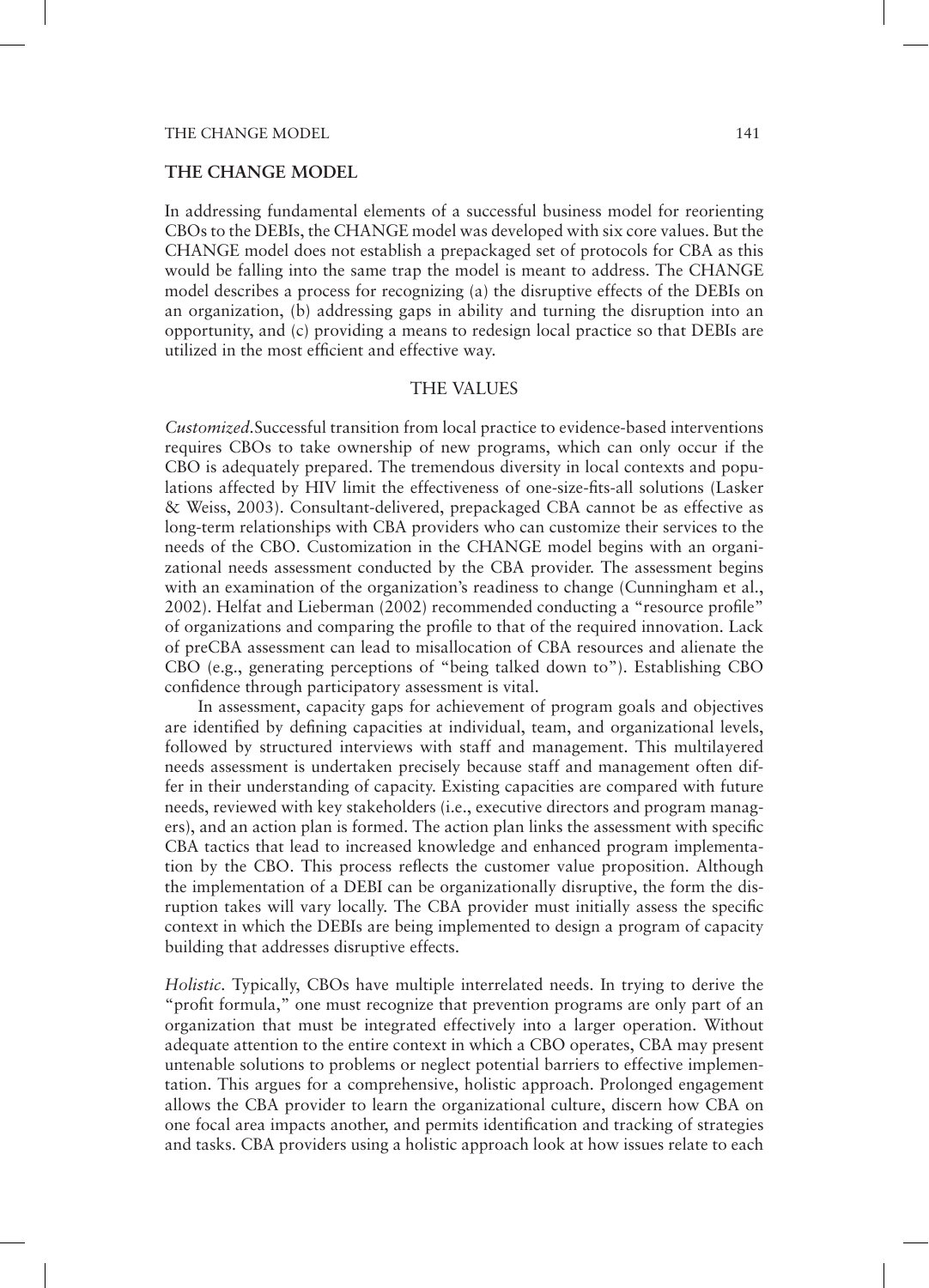other, and how different services and programs are integrated. In this way, the organization, whose parts must function in concert to be most effective, can exercise control over its own growth, knowledge, skills and resources and is actually involved in making decisions and taking actions (Zimmerman, 2000).

*Analytical.* Researchers have noted that organizations must critically scrutinize their actions in order to grow (Argyris & Schon, 1996). CHANGE assists organizations to understand and revisit the local context, appreciate values, assets and history of the local environment and use these to identify prevention strategies likely to work. The organization develops an ongoing capacity to self-evaluate in the process of reorienting itself. Through organizational assessment, teaching organizations to do community assessments, and promoting outcome monitoring, CBA can enhance their ability to critically assess strengths, weaknesses, and outcomes. CHANGE asks CBOs not just to understand what they do but also what led them to do it. In trying to develop profit formulas, CBOs have to be analytical, comparing the existing model of service delivery to that needed by the new DEBI models.

*Network Building.* Researchers have found that institutional rivalries and lack of communication can limit effective collaborations across CBOs (Cotrell, 1977). As Amaro and Campa (1989) indicated, "a major obstacle to meeting the challenge presented by the AIDS epidemic, specifically as it pertains to the needs of community based agencies which serve the Latino community, has been the lack of cooperation and collaboration between agencies" (p. 26). Social networks provide support through shared information, guidance, resources, peer support and motivation (Goodman et al.,1998; Heaney & Israel, 2002). As such, network size and relationships may enhance capacity (Hawe et al., 2000; Wickizer et al., 1993). A basic premise of CHANGE is that capacity building requires communication between the CDC, CBA providers, CBOs, and health departments through interagency forums. Facilitating cooperation among CBOs and diverse agencies is more likely to sustain innovation (Bauman, Stein, & Ireys, 1991) as they can share key strategies and resources. The CBO's networking capacity is thus a key resource that needs to be considered when developing a new business model. When CBO funding is in constant jeopardy, resource sharing with networks is no longer optional, rather is a necessity in maintaining services.

*Grassroots.* CHANGE emphasizes expertise that organizations have available to them. CBA providers should capitalize on the knowledge base of the organization (Campbell & Campbell, 1996). When CBA providers act as the "main problem solvers," problems tend to be viewed narrowly within professional boundaries, ignoring community knowledge, skills, and resources (Lasker & Weiss, 2003). A CBA provider must approach assistance as a partnership, not a repair job, by incorporating the CBO's knowledge of community history. CBOs feel that grassroots interventions are being displaced. This grassroots nature is at the heart of why CBOs are often effective, and in essence this is what differentiates the CBO "brand" from other sorts of services such as federal, city, and state run prevention programs. The local roots and the nongovernmental nature of a CBO are among the strengths that allow them to reach local populations. DEBIs and CBA ignore local information at their peril. Problems in recruiting participants for DEBIs among organizations that normally recruited fairly easily within their local communities are a clear example of the disconnect between DEBIs and the local context. The fact that an intervention is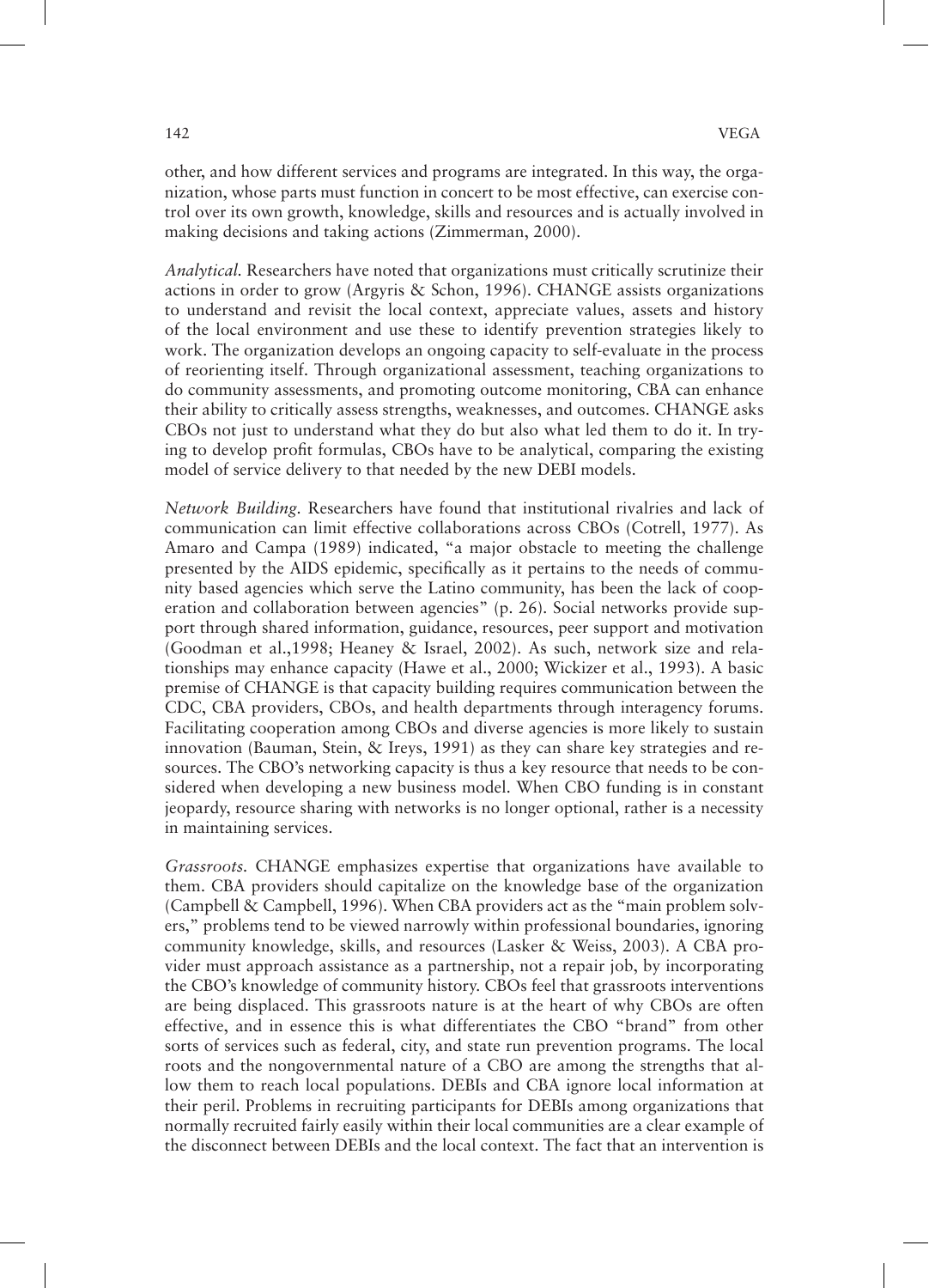empirically validated is irrelevant if no one attends it.

*Evaluatory.* Latino (and other minority) organizations often exhibit a lack of trust of outsiders' intentions based on historical experience with "hit and run" projects and a perceived lack of equal power and respect (Marin & Marin, 1991; Zambrana, 1996). The Manos Unidas approach is to not only help the CBO self-analyze but also to seek continuous feedback on the capacity building services delivered. Through ongoing input, and adjusting services based on feedback, CBA mirrors the evaluatory and analytical approach to a CBO. As noted by capacity-building researchers (Ebbesen, Heath, Naylor, & Anderson, 2004), there is a perception that exploration of capacity refers to performance appraisal. By soliciting feedback on our CBA performance we equalized the relationship between CBA provider and CBO. The evaluation component is typically the fourth element of successful business models. The idea is simple but often ignored. Every CBA experience is a learning experience that informs not only the CBO, but the CBA provider. We should always assume we can refine our service delivery, and the only real way to understand this is through ongoing evaluation.

## **Implementation of CHANGE**

"When business model innovation is clearly called for, success lies not only in getting the model right but also in making sure the incumbent business doesn't in some way prevent the new model from creating value or thriving" (Johnson et al. 2008, p. 58). One might reasonably assume this is why the CDC funded CBA at the same time that it mandated DEBIs (Dworkin et al., 2008; Kegeles et al., 2000). Although the DEBIs were presented as complete packages, there was recognition that some adjustment would be needed to incorporate them. Many organizations approach innovation without a game plan (Anthony, Eyrung, & Gibson, 2006). Instead they take strategies that worked in the past and try to execute them with the new innovations (Anthony et al., 2006). After engaging in the CVP analysis (the assessment) and the profit formula formulation (the comparison of new needs against the current model), the organization has to focus on the new competencies needed, avoiding competency traps: engrained habits and ways of behaving that make significant change in the organizations modes of operation very difficult (Leonard-Barton, 1992).

Organizational behavior literature typically considers organizational efficiency as a function of design relying on four pillars: structure, process, people, and technology (Edosomwan, 1996). These pillars need to be addressed synergistically and holistically. To provide a holistic approach and a broad spectrum of customized services, those services must be provided by well-trained CBA providers possessing diverse core skills. The Manos Unidas team, for example, comprise a behavioral scientist, a community leader, experienced program implementers with training and coaching expertise, and evaluation specialists.

CHANGE entails three stages: organizational assessment (including assessment, feedback, and action planning), action plan implementation (providing coaching, training and guidance in six key focal areas), and CBA evaluation. The CHANGE process uses an action research and multisource feedback approach (Church & Waclawski, 2002; Dalton, 1996). This active participation from the entire staff is known to bring about systematic change in an organization (Church & Waclawski, 2002).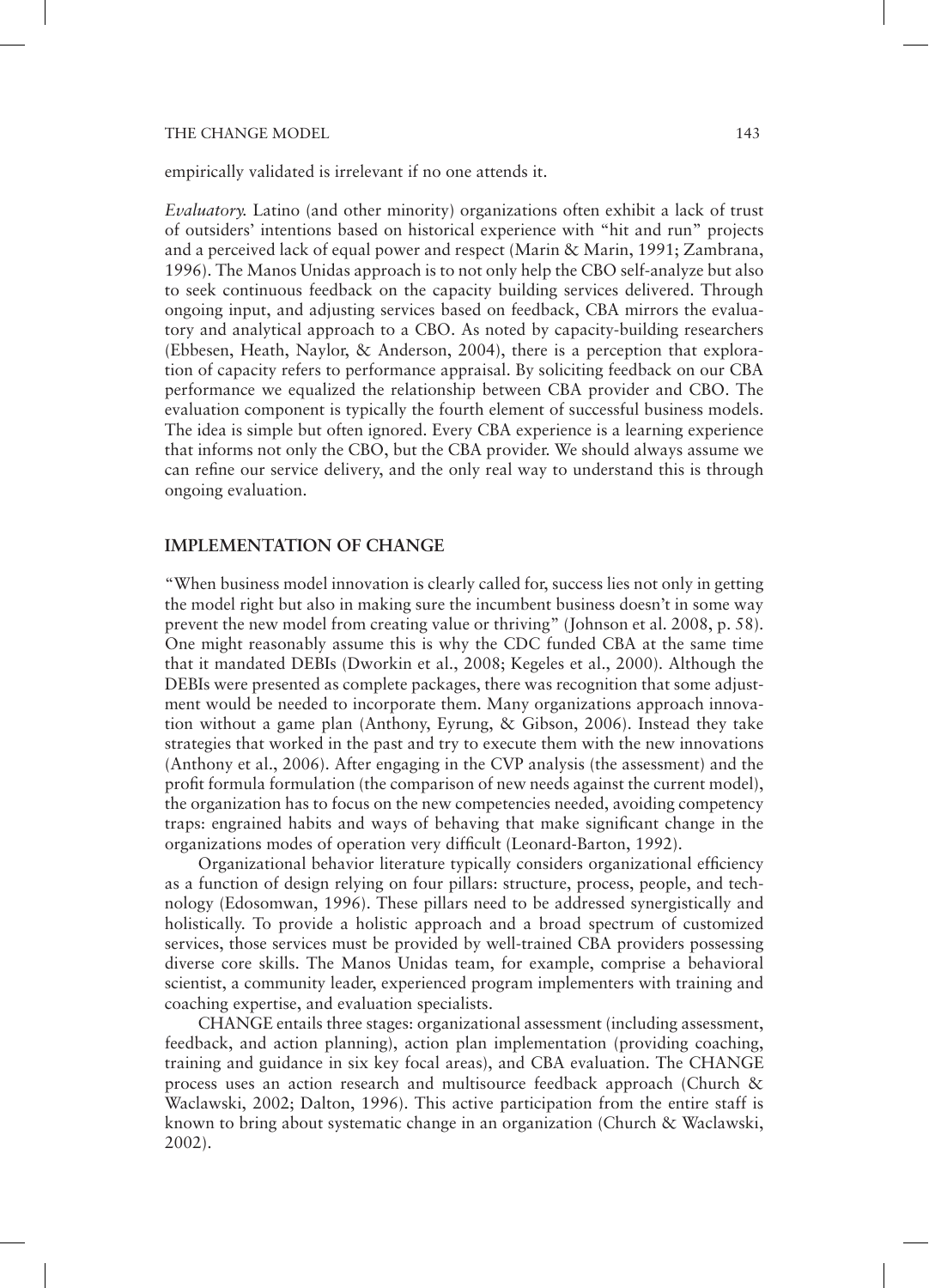## Stage 1: The organizational assessment

The first stage of the CHANGE CBA model entails an organizational assessment to understand local context and needs. Doctors do not generally prescribe medicine without examining a patient, nor should CBA begin suggesting adaptive measures to an organization without first attempting to establish not just the "facts on the ground" but also the local understanding of those facts. This method has also been referred to as a diagnostic funnel, creating a unique diagnostic paradigm specific to the organization receiving assistance (Gregory et al., 2007). This diagnostic method is a holistic in the sense that it identifies the range of relevant variables, depicts the interrelationships of the variables and describes how performance can be impacted by these variables (Burke, 2002).

Manos Unidas' assessment processes entailed interviewing staff and administrators. Each confidential interview was conducted following a semistructured interview guide that allowed for easy, fast rapport to be established. The assessment also included observations of operations and review of documents including curricula and protocols. The assessment data was complied and reviewed by the CBA team and a report produced. The reports were in the format of "mirroring" (feedback) reports (Ramos, 2007). Our first series of reports were typically extensive, starting with the positive and ending with negative feedback (the staff's perceptions of weaknesses and threats). However, as the CBA program was evaluated it was necessary to counterintuitively reverse this because of several agencies' adverse reaction to seeing their staff's comments at the end of the report. The mirroring activity entailed reviewing each page of the report with the CBO administrators, establishing agreement with report findings. There were times where certain wording had to be changed (although not the findings). Some executive directors expressed frustration at seeing what their staff thought of the organizational climate and capacity. However, they often came to value those comments and engaged in crafting an action plan to address programmatic needs.

In the CHANGE model, organizations were integrally involved in developing, planning, and evaluating the capacity building process. Assistance evolved based on feedback, ongoing analysis, and contextualization as deeper understanding of capacity was nourished. The CBOs owned solutions they were actively engaged in customizing.

## Action Plan Implementation

Past research on capacity building (Waisbord, 2006) noted that often only half the people who received training reported opportunities to apply what they had learned. With this in mind, we included supervisors and upper level management in capacity building efforts, encouraging them to assess opportunities in the workplace to implement new skills and knowledge. If contextual factors are ignored, CBA could essentially equip individuals with necessary competencies, but fail in immediate and tangible impacts on performance. Thus, we needed to address how CBA work would be incorporated into the workplace. To address the needs found in the assessments, action steps often included the delivery of trainings, coaching sessions, observations of (with immediate feedback) program implementation, networking (serving as mediators) to enhance information transfer, and the provision and creation of tools. CHANGE incorporated its values to guide capacity building in six focal areas needed to effectively implement DEBI programs--community assessment, target refinement, recruitment and retention; basic HIV prevention skills; program implementation, and evaluation.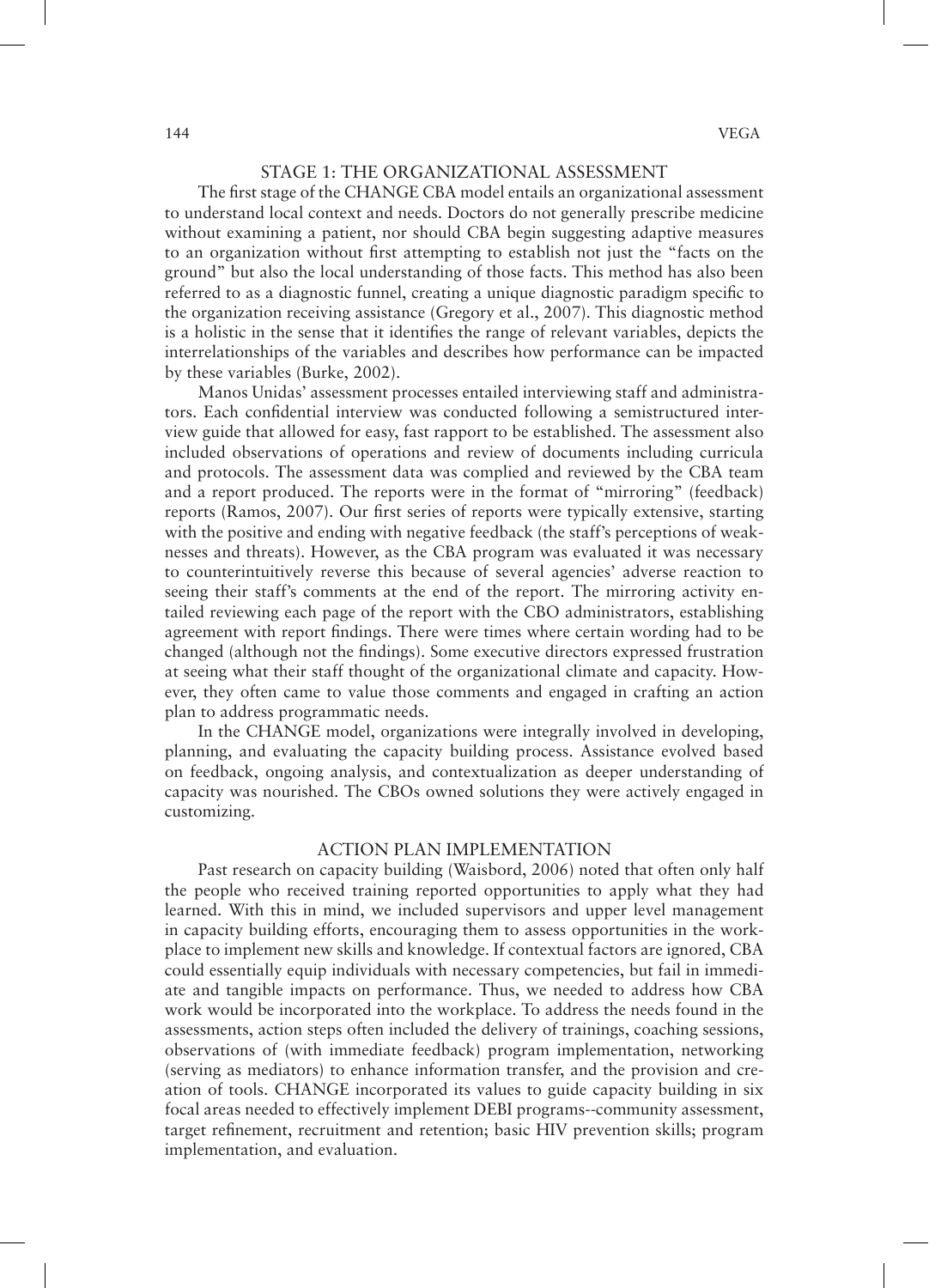These focal areas emerged through Manos Unidas' long-standing relationship with CBOs and through an understanding of past research. For example, Gandleman et al. (2006) noted that in order for CBOs to implement new interventions successfully there needed to be a thorough understanding of the community targeted for receipt of the services, the requirements of the intervention (the core skills), and the capacity of the agency to implement the intervention. Some of the more pressing capacity-building needs include recruitment and retention, group facilitation, implementing with fidelity, an understanding of selection criteria and behavioral theories (Collins et al., 2006). Agencies have also increasingly articulated the need for preimplementation planning, formative research, group facilitation skills, behavioral science theory and evaluation (Collins et al., 2006). By tying the six focal enhancement areas to the six values of CHANGE (customized, holistic, analytical, networking, building, grassroots, evaluatory), the planning of tasks can be customized for successful program implementation through CBA. The CHANGE values act as the foundation and guiding structure of the activities and CBA tactics used to enhance these six focal areas for effective DEBI implementation (Figure 1).

*Community Assessment.* In 1988, the Institute of Medicine (1988) identified assessment as a core public health function. Program assessment by the CBA provider is necessary, but insufficient. Community assessment clarifies how an intervention's characteristics, community needs, and agency capacities interact. In a review of 20 organizations' capacity to implement new health promotion strategies, researchers (Joffries et al., 2004) found that 50% reported difficulties assessing community health needs and seeking input from community groups. In Manos Unidas' work with CBOs, absence of assessment was frequently attributed to a lack of resources, claims to prior knowledge of community needs, and concerns that assessment activities take too much time away from direct service provision. To assist CBOs, Manos Unidas provided formative assessment training, including community mapping fieldwork. Community mapping offers additional information about community resources and typically involves participatory approaches to program development and implementation (Kerka, 2003).

*Target Refinement.* CBOs often have difficulty recruiting and retaining clients for DEBIs (Collins et al., 2006). Such difficulty surprised the CDC who imagined grassroots organizations would have little problems with recruitment (Collins et al., 2006). Such a view does not take into account the fact that CBOs are instructed to screen their clients for program appropriateness for a given DEBI. *Manos Unidas*  coached program implementers on developing new screening techniques, linking the underlying behavioral theory, program goal, and target characteristics. CBOs were coached to think about not only their broad target population but to do so in terms of psychological profiles, migration patterns, and acculturation level. It follows logically that by refining understanding of both target population and screening, CBOs will have greater success at recruitment and retention.

*Recruitment and Retention.* Besides CDC's observations (Collins et al., 2006), Manos Unidas has repeatedly observed that recruitment and retention is problematic for CBOs implementing DEBIs. Manos Unidas provided trainings on this subject, including coaching sessions where participants created their own recruitment and retention plan based on the skills imparted in the training. An advanced session trained on the use of social network strategies.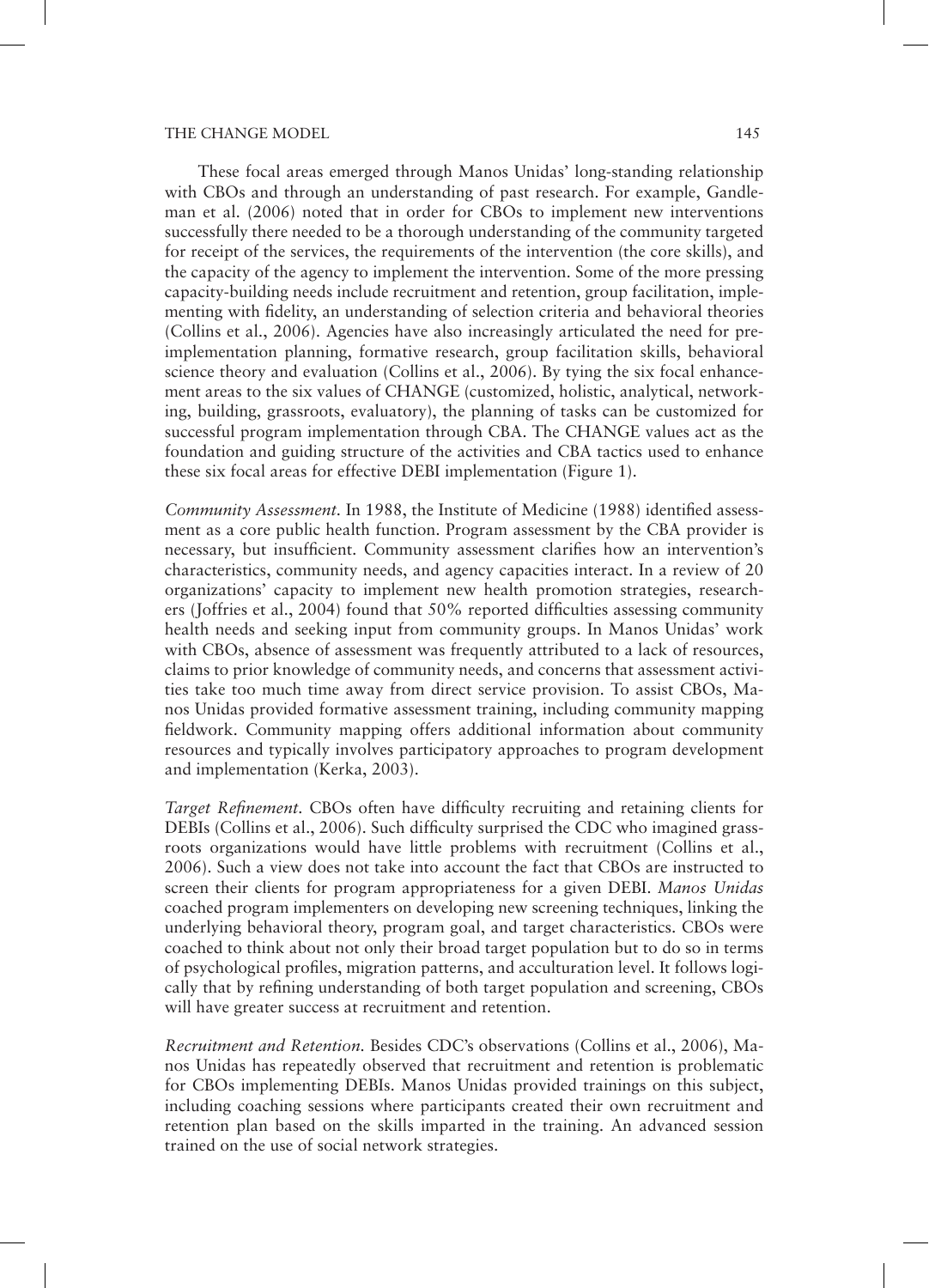

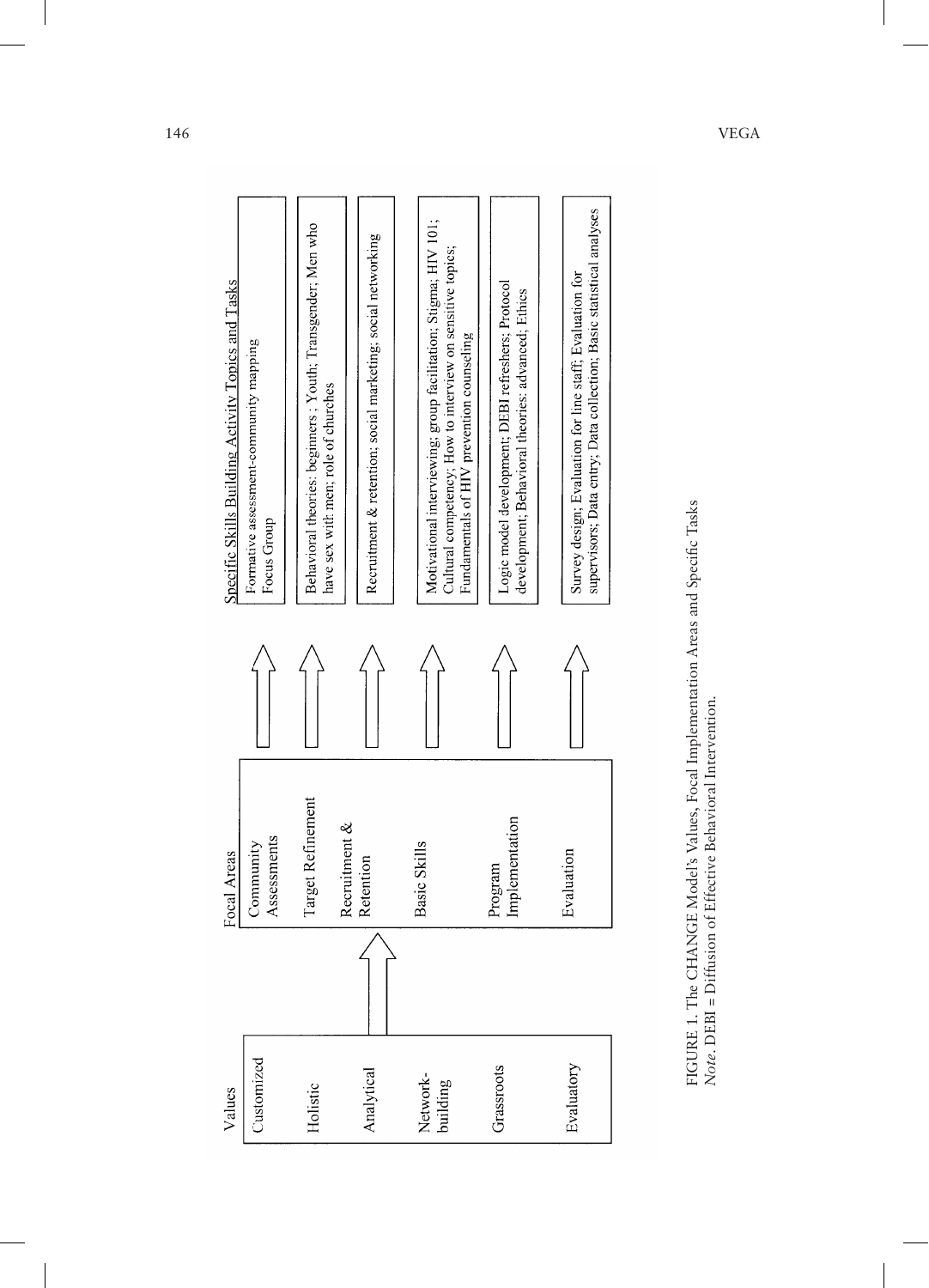*Basic Prevention Skills.* As Shea et al. (2006) noted, trainings need to address basic skills common to many evidence-based interventions. We found that such core basic skills included client-centered interviews, group facilitation, motivational interviewing; and HIV 101.

*Program Implementation.* Implementing DEBIs requires the use of protocols, aided by development of logic models, to standardize the process (Dworkin et al., 2008). Protocol development can be an afterthought, with "interventions in a box." The nuances of program implementation are not captured in the "box," and thus CBOs needed help developing tools to ensure consistency. Manos Unidas found that with high staff turnover at agencies, protocols tend to smooth transitions. CBA activities included review of protocols, protocol development training, and observation of program implementation with feedback.

*Process and Outcome Monitoring.* Staff are more likely to sustain an innovation if they believe it is effective, and measurement can demonstrate effectivity (Tornatzky & Klein, 1982). Manos Unidas found that because many DEBIs were not originally implemented with Latino target populations there has been skepticism regarding them in the Latino CBO community. Past research has shown (Amaro et al., 2005) that community prevention group members can be skeptical of data because some lacked the capacity to understand and apply the data, feeling it did not reflect reality. Thus, enhanced evaluation skills (including data interpretation) are vital. We framed evaluation as generating new knowledge and discovery leading to buy-in and databased reflection.

## CBA Implementation Evaluation

Our CHANGE model demanded that we assist programs by assessing how CBA itself was being delivered. Monitoring capacity building is complex, in part owing to diffuse inputs but mainly owing to difficulty in ascribing causation to subsequent events. The methods for assessing the benefits of building capacity remain elusive (Potvin, 1996). Evaluation efforts need to account for the fact that capacity building is an evolutionary process (Johnson et al., 2008). The prevention program is the target of change and aggregates of individual staff change may not reflect program change and may occur in unanticipated domains (Crisp, Swerissen, & Duckett, 2000). Contextual aspects that Manos Unidas found to have influenced the monitoring of capacity include staff turnover, program refunding, and staff understanding and valuation of evaluation.

Individual training and coaching sessions were separately assessed using preand post-knowledge tests, process-feedback questionnaires, and 1-year follow-up structured interviews. From August 2004 through August 2008, Manos Unidas provided 157 skills building sessions ranging from a half day to 3 days, with over 1,770 participants, from over 350 organizations, representing 320 cities and 69% of the participants from CBOs and 11% from health departments. There was a high level of satisfaction with the sessions, substantial use of skills 1-year after, and considerable change in knowledge according to the pre/post comparisons. Specifically, 72% of those that completed pretests and posttests  $(N = 909)$  increased their score of correct answers from pretest to posttest. Participant satisfaction questionnaires (*N*  $= 2,278$ ) revealed that 88% were satisfied, 93% indicated that their learning experience was good, or very good and 80% felt more comfortable with the topic at the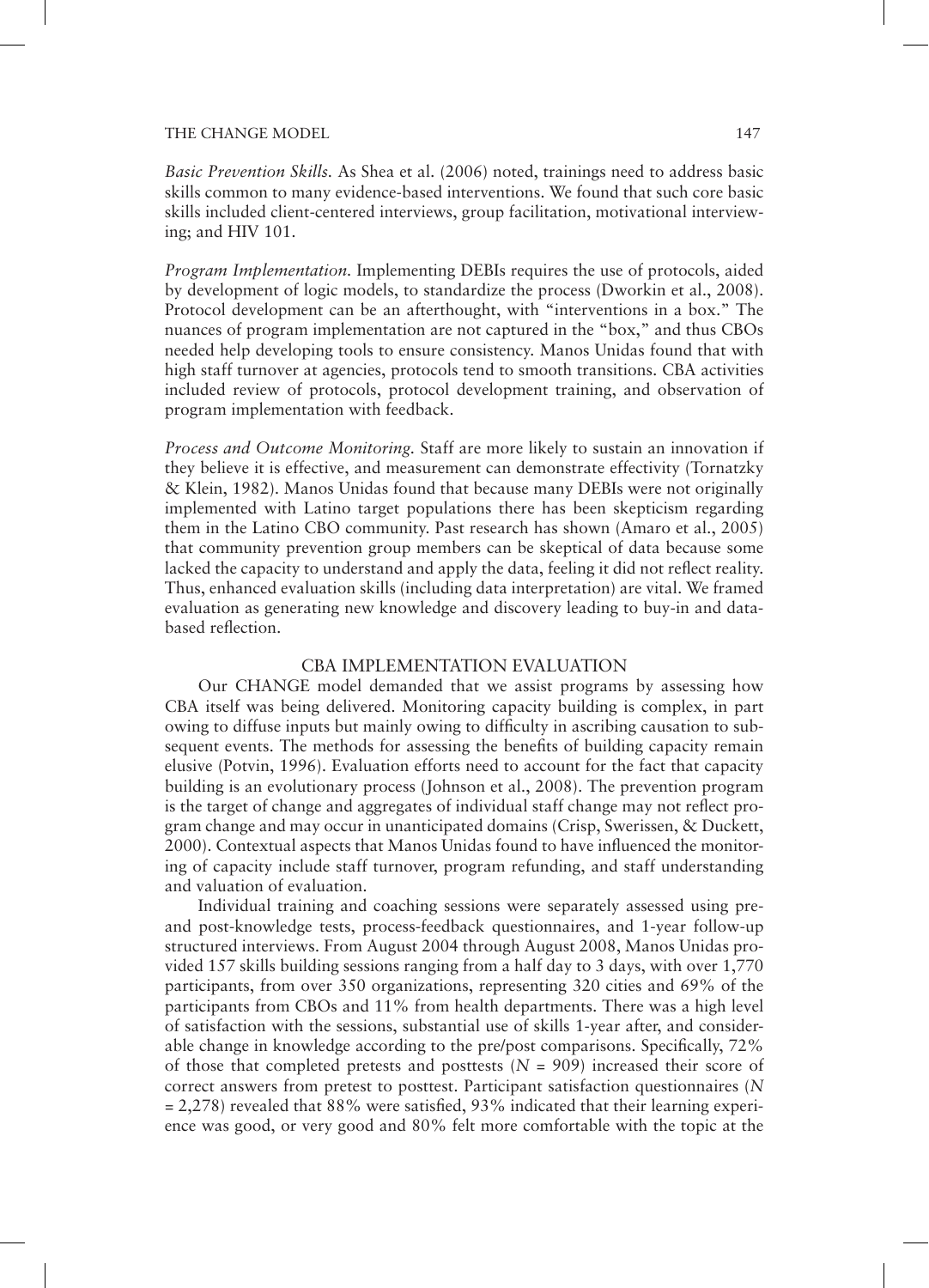end of the session. When asked if they had previously attended the particular training topic, only 26% indicated they had done so. Furthermore, 97% reported that there was a need for the training topic. Thus, CBA utilizing the CHANGE model was perceived as effective, new and needed.

## **Questions to Ponder**

Long-term impacts need to be measured as well. However, CHANGE is akin to community level interventions, which are notoriously hard to evaluate (Craig, Dieppe, Macintyre, Michie, Nazareth, et al., 2008) It is similar to a community level intervention in that there are multiple factors affecting the CBO, from individual employee attitudes and capacities to funding demands, local political contexts, and community cohesiveness. This level of assessment requires more resources than the CDC has provided. The CDC, in providing funding for these CBA grants, did not outline evaluation methodologies primarily because the CDC itself does not have concrete CBA benchmarks set. The CDC has access to the funded CBAs, and it should do a more complex comparative analysis of the differing CBA models if and when others have been articulated as this one has been. A challenge for the near future is to test and refine the applicability of the CHANGE model.

This article sets forth a model for capacity building in organizations implementing the disruptive innovation of the DEBIs, but there are many questions requiring further exploration by practitioners and academic researchers. At what point does the disruption engendered by the DEBIs begin? Does the mere fact that the CDC has already launched the DEBIs cause a disruption throughout the community of prevention CBOs? Is the DEBI project inherently disruptive or do disruptions depend on the perspective and infrastructural profile of a CBO? What innovation processes (e.g., resource allocation, capacity readiness, staffing patterns, organizational culture, decision-making structure) characterize a CBO that has successfully taken on a disruptive innovation such as the DEBIs? What aspects of the national DEBI context affect the success of established CBOs? The CHANGE model tries to balance the need to implement evidence-based interventions locally with the possible seismic disturbances caused by the new emphasis on the DEBIs (Dworkin et at., 2008). Without updated theoretical models to structure inquiries into the DEBIs in the field (Mckleroy et al., 2006), and models to use in helping CBOs restructure through capacity building assistance, the DEBIs can only be regarded as idealistic, generic, impractical, and at worst potentially destructive at the local level of implementation. The CHANGE model offers a coherent theory-based set of tactics to bring the DEBIs "down to earth."

Research clearly needs to continue into the complex nature of evaluation in an applied environment. Note that the CDC has been unable to get an evaluation database systematically off the ground as of the writing of this article and has had at least 5 years to do so. A review of the literature does not tell us how CBOs compare in terms of DEBI implementation over the span of 2 years or more. A literature review also does not tell what makes a successful adaptation at the local level, although there are more published guidance on adaptation steps (Mckleroy et al., 2006). It is up to the CBA provider to help assess many of these factors, but it takes a concerted, systematic and ongoing collaborative effort that the CDC is still in the process of assembling. Ultimately, critics may fairly ask, "Does the CHANGE model for CBA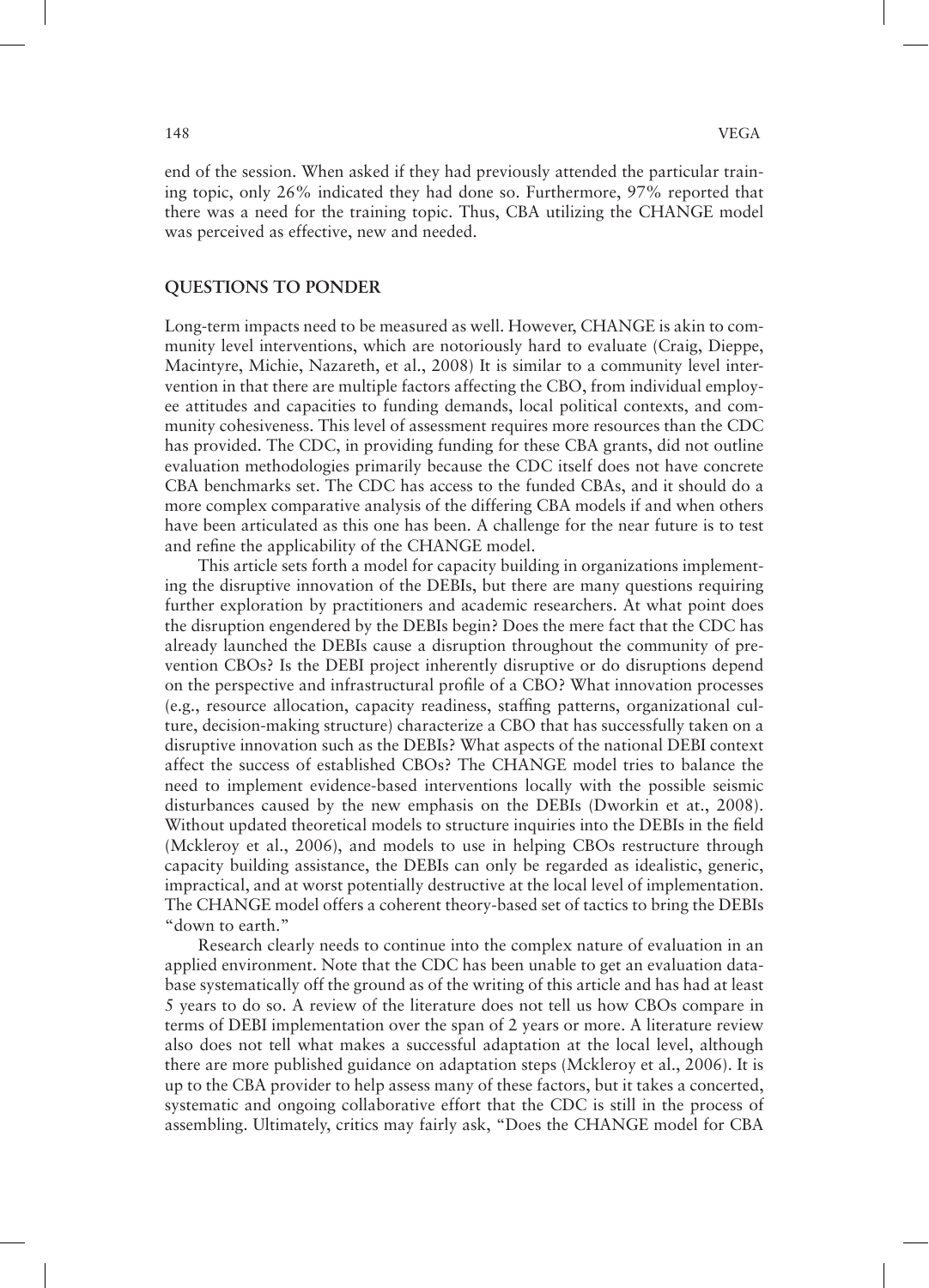work?" The answer is a definite maybe. In the short term, it has been perceived by our consumers as easing the disruptive effects of the DEBIs at the local level. In the long term, further research is needed to determine its lasting impact. What CHANGE does provide for the long term is the structure under which practitioners and researchers can begin to ask the appropriate research questions related to local implementation of the DEBIs.

## **Discussion**

CBOs do not operate in a controlled laboratory environment. The very fact of application is a complicating factor. Instructions on implementing a "black box" intervention are interesting, and the appeal of the DEBIs can often be found in the uniformity with which they might be applied. This uniformity allows for meaningful comparative evaluation, but it is a common business mistake to design a project based on the metrics established to evaluate the success of the project. Although DE-BIs may represent more reliable, cheaper, and simpler techniques for prevention programs, they are simply tools. Succinctly put, the CBOs' success with DEBIs comes from "enveloping the new technology in an appropriate, powerful business model" (Johnson et al., 2008, p. 59).

Capacity-building programs, such as Manos Unidas, can have complex effects. CHANGE highlights the balance between science and practice, allowing for customization while introducing basic elements of scientific rigor to the assistance provided. This model represents a prototype stemming from systematic organizational, community, and regional needs assessments, along with extensive literature reviews of CBA successes, and is intended to fill a large gap in the prevention field, that is how to incorporate generic, but theory-based interventions into existing organization structures, patterns of service, and a unique cultural milieu.

One of the important elements in the formulation of the model was that the Manos Unidas program was provided on a continuing basis over 4 years, through a single institution, rather than as a series of individual ad hoc consultancies. Utilizing the CHANGE model, teaching and learning processes were developmental, leading progressively to a greater degree of organizational input and management to ensure sustainability and maintenance of HIV prevention programs. CHANGE recognizes the utility of the DEBIs but emphasizes integrating them within the organization.

Although the broad mandate for capacity building activities came from the original cooperative agreement with the CDC, the detailed development of the project was the responsibility and result of the diverse staff within the Manos Unidas program which is itself housed within a CBO. CHANGE emanates directly from the fact that it was part of the community and reflective of its diversity. At the onset of this program, there was little to guide CBA providers on how to handle innovations such as the DEBI program. This article hopes to inspire further inquiries into disruptive technologies at the CBO level. The CDC is attempting to provide validated tools to accomplish this through the DEBIs. CHANGE attempts to maximize the utility and applicability of these tools in an increasingly complex, multicultural society.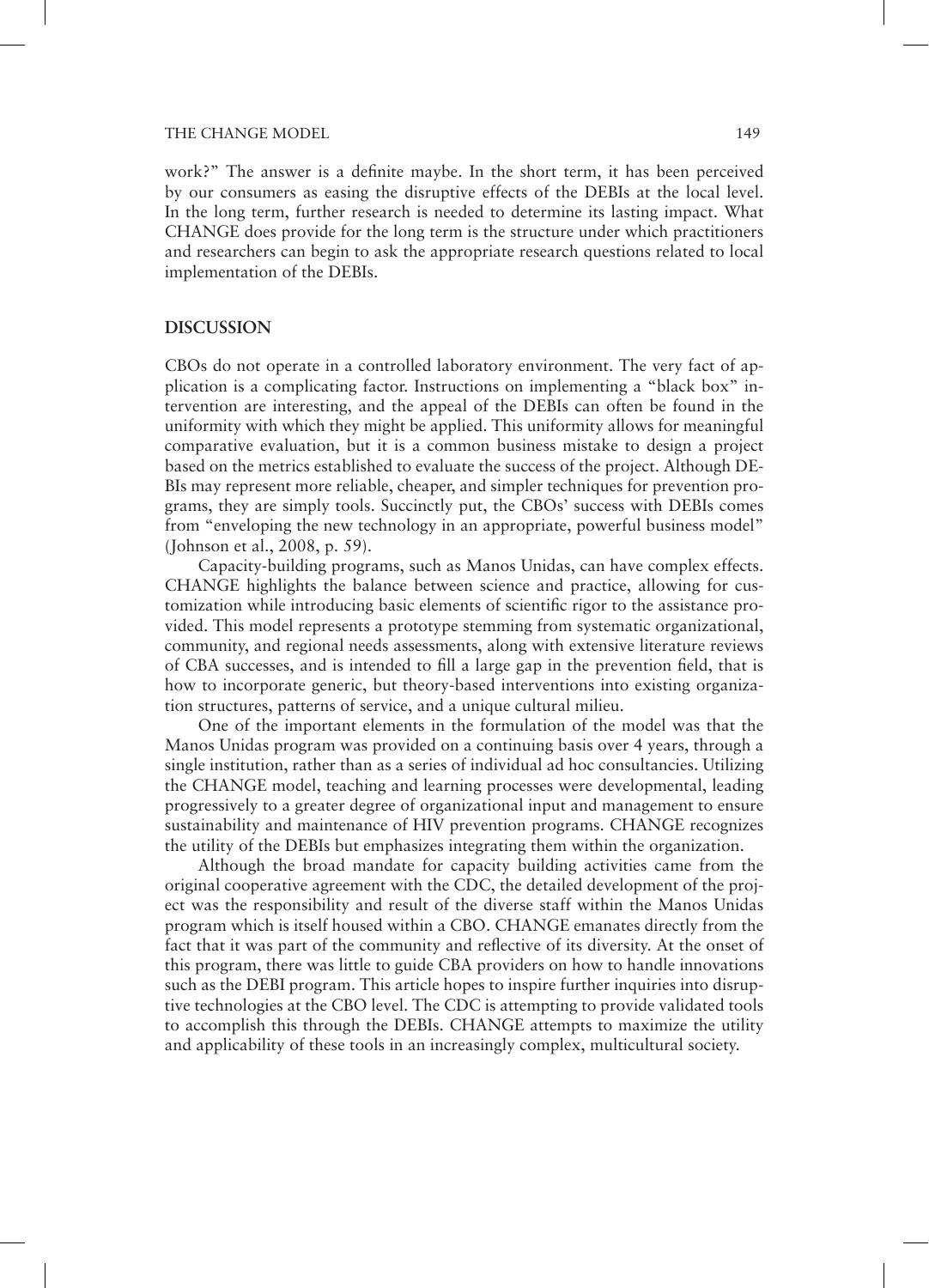#### **References**

- Aarons, G.A., & Sawitzky, A.C. (2006). Organizational culture and climate and mental health provider attitudes toward evidence-based practice. *Psychological Services, 3*, 61-72.
- Amaro, H., & Campa, R. (1989). *AIDS services in the Boston area Latino community: Findings and recommendations*. Boston: Latino Health Network and Boston University School of Public Health.
- Amaro, H. Conron, K., Mitchell, E., Morrill, A., Blake, S., & Cranston, K. (2005). HIV prevention community planning: Challenges and opportunities for data-informed decision-making. *AIDS and Behavior, 9(*Suppl. 1), S9-S27.
- Anthony, S. D., Eyring, M., & Gibson, L. (2006). Mapping your innovation strategy. *Harvard Business Review*, 104-113, May.
- Argyris, C., & Schön, D. A. (1996). *Organisational Learning II: Theory, method and practice*. Reading, MA: Addison-Wesley.
- Armenakis, A., & Bedeian, A.G. (1999). Organizational change: A review of theory and research in the 1990s. *Journal of Management, 25*, 293-315.
- Bauman, L., Stein, R.E., & Ireys, H.T. (1991). Reinventing fidelity: the transfer of social technology among settings. *American Journal of Community Psychology, 19*, 619-639.
- Buenar Puplampu, B. (2005). Toward a framework for understanding the distressed organization: Insights from practitioner-based organizational interventions in an emerging economy. *Consulting Psychology Journal: Practice and Research, 57*, 246-258.
- Burke, W. (2002). *Organization change: Theory and practice*. Thousand Oaks, CA: Sage.
- Campbell, J.C., & Campbell, D.W. (1996). Cultural competence in the care of abused women. *Journal of Nursing Mid-Wifery, 41*, 457-462.
- Centers for Disease Control and Prevention. (2003). *Diffusion of effective behavioral interventions for HIV prevention.* AED and Center on AIDS & Community Health. Accessed March 3, 2009 from http://www. effectiveinterventions.org
- Christensen, C.M. (1997). *The innovator's dilemma: When new technologies cause great firms to fail*. Boston: Harvard business School Press.
- Christensen, C.M., Bohmer, R., & Kenagy, J. (2000). Will disruptive innovations cure health care? *Harvard Business Review,* 78, 102-117.
- Church, A., & Waclawski, J. (2002). A five-phase framework for designing a successful multisource feedback system. *Consulting Psychology Journal: Practice and Research, 53*, 82-95.
- Collins, C., Harshbarger, C., Sawyer, R., & Hamdallah, M. (2006). The Diffusion of effective behavioral interventions project: Development, Implementation, and lessons learned. *AIDS Education and Prevention, 18*(Suppl. A), 5-20.
- Cotrell, L. (1977). The competent community. In R. Warren (Ed.), *New perspectives on the American community* (pp. 195-209)*.* Chicago: Rand-McNally.
- Craig, P., Dieppe, P., Macintyre, S., Michie, S., Nazareth, I., & Petticrew, M. (2008). Developing and evaluating complex intervention: The new medical research council guidance. *British Medical Journal, 337*, 975-983.
- Crisp, B.R., Swerissen, H., & Duckett, S. (2000). Four approaches to capacity building in health: Consequences for measurement and accountability. *Health Promotion International, 15*, 99-107.
- Cunningham, C., Woodward, C., Shannon, H., MacIntosh, J., Lendum, B., Rosenbloom, D., & Brown, J. (2002). Readiness for organizational change: A longitudinal study of workplace, psychological and behavioural correlates. J*ournal of Occupational and Organisational Psychology, 75*, 377-392.
- Dalton, M. (1996). Multirater feedback and conditions for change. *Consulting Psychology Journal: Practice and Research, 4*, 12-16.
- Dauner, K.N., Oglesby, W.H., Richter, D., LaRose, C.M., & Holtgrave, D.R. (2008). Cost savings threshold analysis of a capacity-building program for HIV prevention
- organizations. *AIDS Education and Prevention, 20*, 265-274.
- Dworkin, S.L., Pinto, R.M., Hunter, J., Rapkin, B., & Remien, R.H. (2008). Keeping the spirit of community partnerships alive in the scale up of HIV/AIDS prevention: Critical reflections on the roll out of DEBI (diffusion of effective behavioral interventions). *American Journal of Community Psychology, 42*, 51-59.
- Ebbesen, L., Heath, S., Naylor, P., & Anderson, D. (2004). Issues in measuring health promotion capacity in Canada: A multi-province perspective. *Health Promotion International, 19*, 85-94.
- Edosomwan, J. (1996). *Organisational transformation & process reengineering*. London: Kogan Page.
- Gandleman, A.A., DeSantis, L.M., & Rietmeijer, C.A. (2006). Assessing community needs and agency capacity-An integral part of implementing effective evidence-based interventions. *AIDS Education and Prevention, 18*(Suppl. A), 32-43.